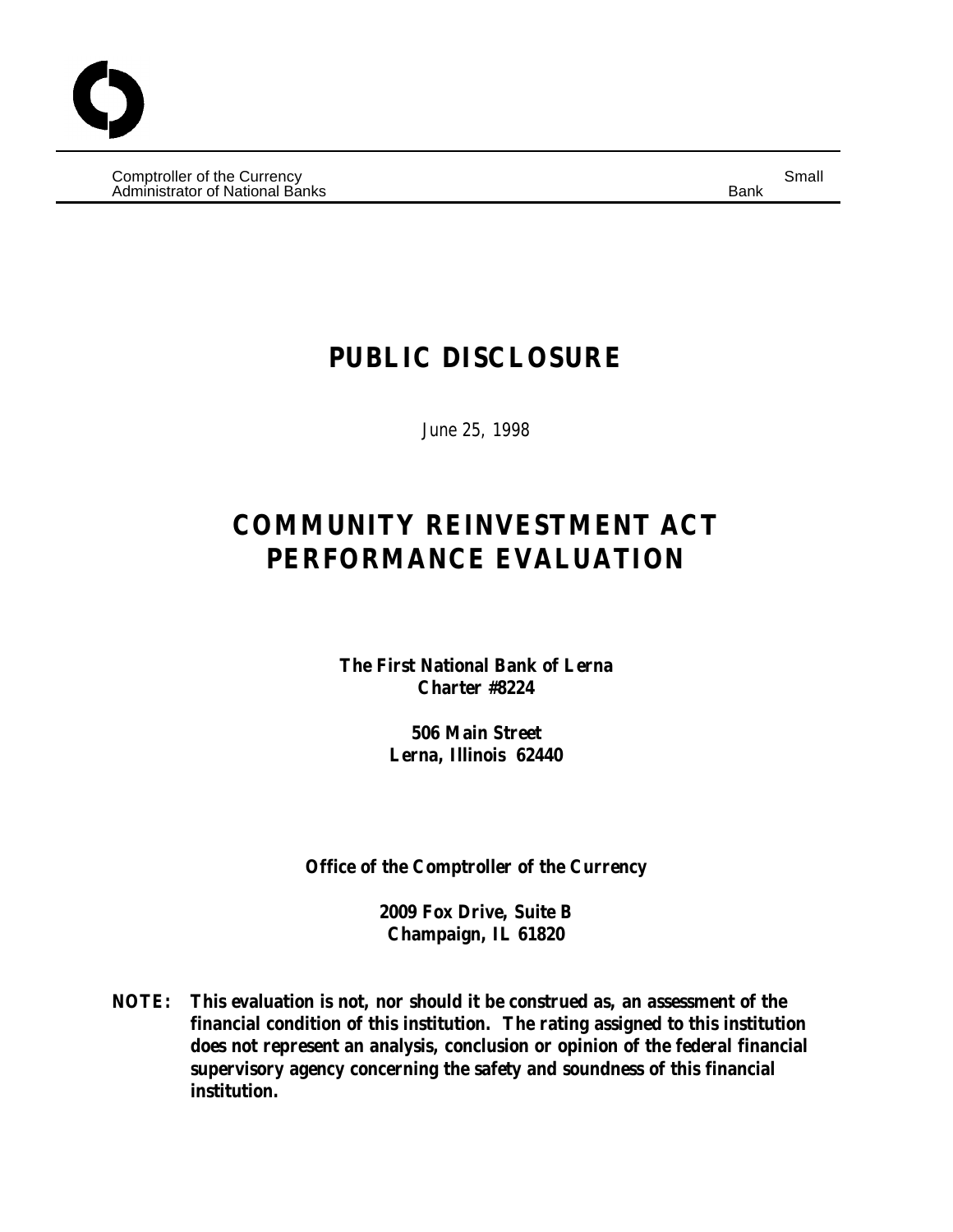## **GENERAL INFORMATION**

*The Community Reinvestment Act (CRA) requires each federal financial supervisory agency to use its authority when examining financial institutions subject to its supervision, to assess the institution's record of meeting the credit needs of its entire community, including low- and moderate-income neighborhoods, consistent with safe and sound operation of the institution. Upon conclusion of such examination, the agency must prepare a written evaluation of the institution's record of meeting the credit needs of its community.*

*This document is an evaluation of the CRA performance of The First National Bank of Lerna prepared by Office of the Comptroller of the Currency, the institution's supervisory agency, as of June 25, 1998. Our assessment of the bank's performance covers the period since October 16, 1995. The rating received at that time was "Satisfactory Record of Meeting Community Credit Needs". The agency rates the CRA performance of an institution consistent with the provisions set forth in Appendix A to 12 CFR Part 25.*

## **INSTITUTION'S CRA RATING**

This institution is rated **Outstanding Record of Meeting Community Credit Needs.**

- The bank has a good record of lending to individuals of different incomes and to business of all sizes.
- The bank's loan-to-deposit ratio is more than reasonable, given the bank's size, financial condition, assessment area's credit needs, and comparison to similar banks in the area.
- A substantial majority of the bank's loans are within its assessment area.

## **DESCRIPTION OF INSTITUTION**

The First National Bank of Lerna is a \$11 million bank located in Lerna, Illinois. Lerna is a village of 400 situated in Pleasant Grove Township in Coles County. Lerna is located in Central Illinois approximately 8 miles southwest of Mattoon and 12 miles southwest of Charleston, Illinois. The bank does not have any branches.

No significant changes in loan portfolio products or composition have occurred since the last CRA examination. Gross loans have decreased 14%, from \$8.5 million at December 31, 1995, to \$7.3 million at March 31, 1998. The following represents the bank's loan portfolio mix at March 31, 1998.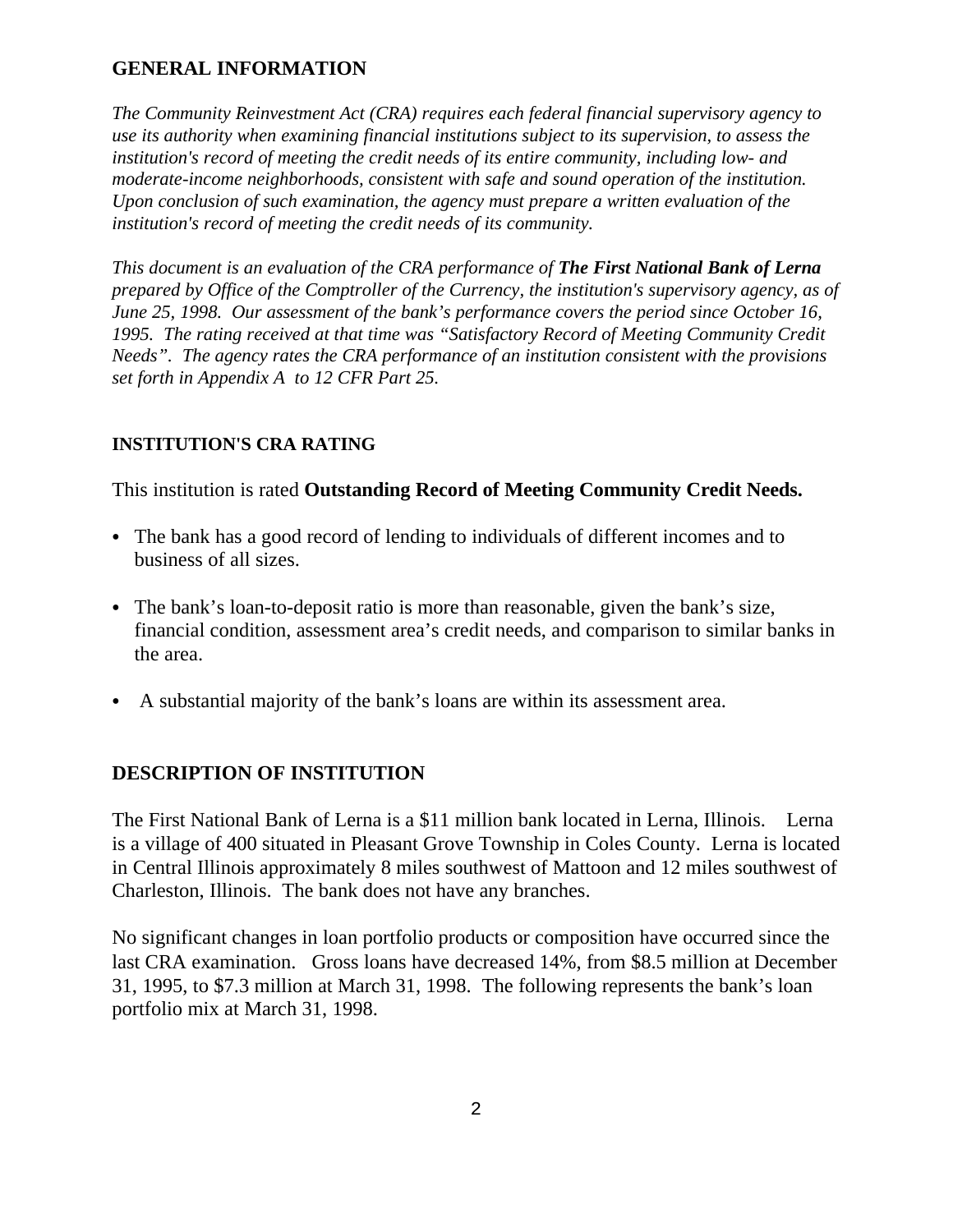| <b>Type of Loans</b>      | $\frac{9}{6}$ | Dollars (in thousands) |
|---------------------------|---------------|------------------------|
| <b>Commercial Loans</b>   | 17%           | \$1,223                |
| <b>Real Estate Loans</b>  | 52%           | \$3,760                |
| <b>Consumer Loans</b>     | 20%           | \$1,440                |
| <b>Agricultural Loans</b> | 11%           | 834                    |

Based on information provided by the bank, the following loan volumes were originated during the evaluation period,:

|                           | #   | Dollars (in thousands) |
|---------------------------|-----|------------------------|
| <b>Commercial Loans</b>   | 74  | \$1,090                |
| <b>Real Estate Loans</b>  | 128 | \$3,300                |
| <b>Consumer Loans</b>     | 179 | \$808                  |
| <b>Agricultural Loans</b> | 32  | \$1,232                |

The bank does not have any financial or legal impediments restricting it from meeting the credit needs of the community.

#### **DESCRIPTION OF ASSESSMENT AREA**

The bank's assessment area consists of all of the Block Numbering Areas (BNAs) in Coles and Cumberland Counties. The three BNA's in Cumberland County are designated middle- income. Coles County has one BNA that is moderate-income, nine that are middle-income, and three that are upper-income. The assessment area meets the requirements of the regulation, and does not arbitrarily exclude low- or moderate- income geographies. The following demographic information on the bank's assessment area is based on 1990 census data:

| Housing:             | 79% of the housing units are 1-4 family.                |  |  |
|----------------------|---------------------------------------------------------|--|--|
| Occupancy:           | 63% are owner occupied, 30% are renter occupied, and 7% |  |  |
|                      | are vacant.                                             |  |  |
| Home Values:         | Median home value is \$44,621.                          |  |  |
| Age of Homes:        | Median year of homes built is 1958.                     |  |  |
| Income:              | Median family income is \$32,210.                       |  |  |
| Income Distribution: | 18% of families are designated low-income, 17% are      |  |  |
|                      | moderate-income, 23% are middle-income, and 42% are     |  |  |
|                      | upper-income.                                           |  |  |

The local economy is good. This is a rural area, with a broad mix of industrial factories and service jobs located primarily in Mattoon and Charleston. Major employers include Eastern Illinois University, Sarah Bush Lincoln Hospital, Illinois Consolidated Communications and Lake Land College.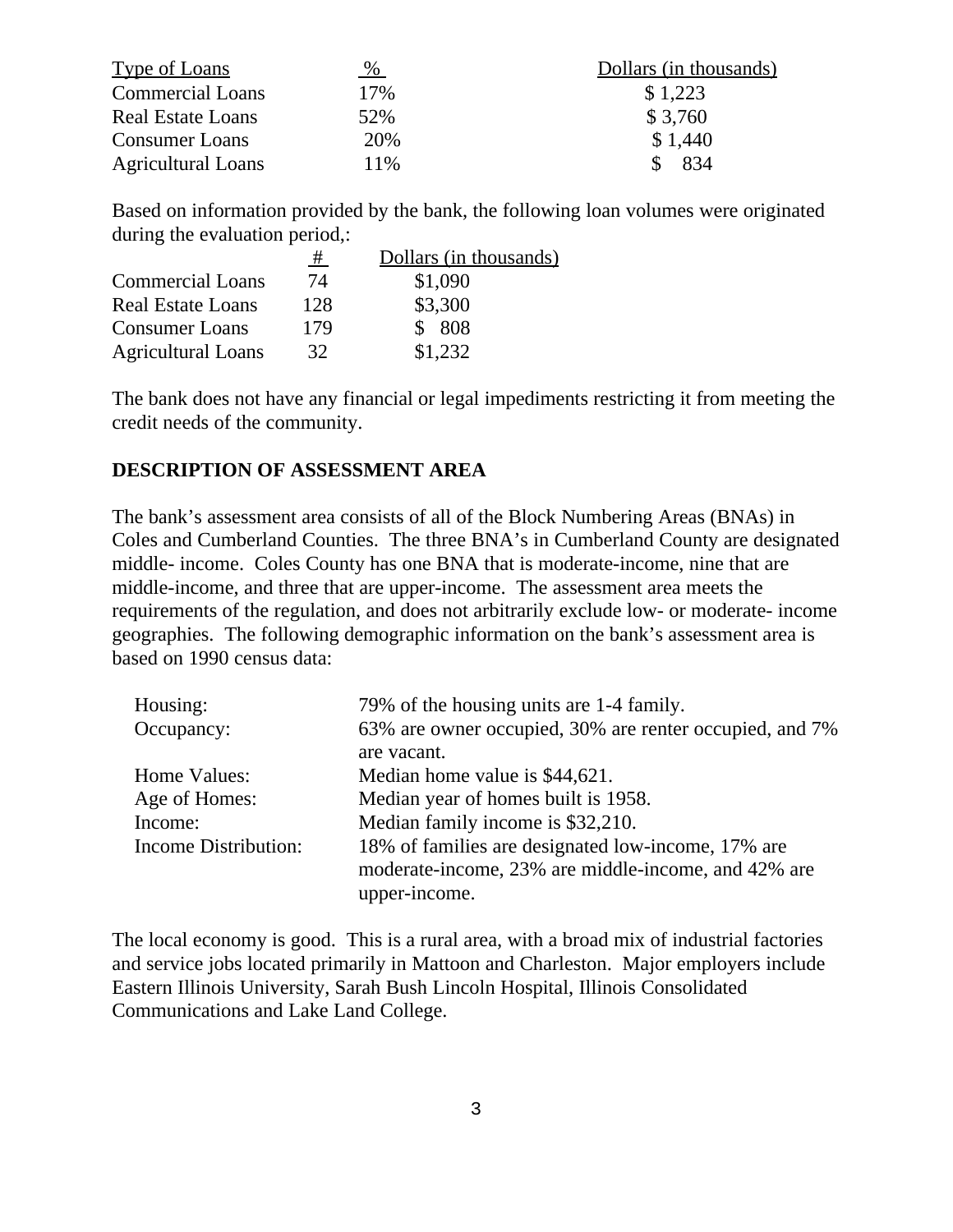Community contacts have been conducted by the OCC on an ongoing basis within the bank's assessment area. Review of these contacts indicated that credit needs include residential real estate, agricultural, small business, and personal loans.

## **CONCLUSIONS WITH RESPECT TO PERFORMANCE CRITERIA**

## **LENDING TO BORROWERS OF DIFFERENT INCOMES AND TO BUSINESSES OF DIFFERENT SIZES**

First National Bank of Lerna more than satisfactorily extends credit to consumers of all income levels, and satisfactorily extends credit to smaller-sized commercial and agricultural borrowers within its assessment area. Eighteen percent of the population in the bank's assessment area is considered low-income, with an additional 17% classified as moderate-income. Income levels used in our analysis are based on the 1998 nonmetropolitan median family income for Illinois, which is \$39,500.

#### **Consumer Loan Analysis**

First National Bank of Lerna originates loans to individuals of different income levels in a reasonable proportion to the area's income characteristics. As illustrated in *Table 1*, our analysis of a residential real estate loan sample indicated that the bank provides home loans to low- and moderate-income borrowers at a level exceeding the population's characteristics; 55% of the number, and 43% of the dollars, of residential real estate loans were made to low- and moderate-income borrowers. As shown on *Table 2*, analysis of an installment loan sample indicates that 69% of the number, and 52% of the dollars, of installment loans were made to low- and moderate-income borrowers.

| <b>RESIDENTIAL MORTGAGE LOANS</b><br>Table 1 |            |      |             |      |                                          |
|----------------------------------------------|------------|------|-------------|------|------------------------------------------|
| Income Level                                 | # of Loans | $\%$ | \$ of Loans | $\%$ | % of Families in<br><b>Each Category</b> |
| Low - Income<br>Less than 50% of Median      | 5          | 25%  | \$94,386    | 18%  | 18%                                      |
| Pro forma                                    | 32         | 25%  | \$594,026   | 18%  |                                          |
| Moderate - Income<br>50% - 79% of Median     | 6          | 30%  | \$131,837   | 25%  | 17%                                      |
| Pro forma                                    | 38         | 30%  | \$825,037   | 25%  |                                          |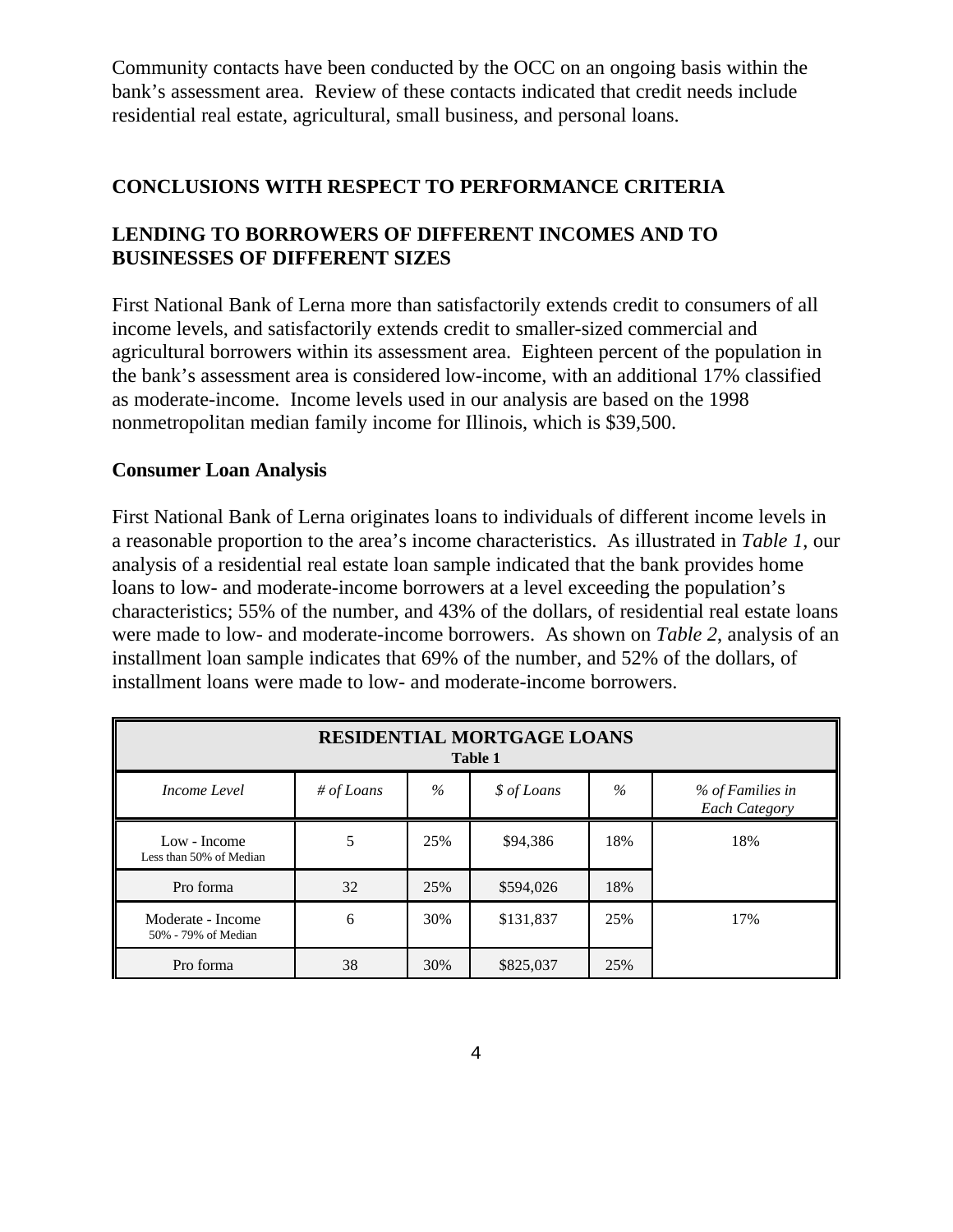| <b>RESIDENTIAL MORTGAGE LOANS</b><br><b>Table 1 (Continued)</b> |     |      |             |      |      |
|-----------------------------------------------------------------|-----|------|-------------|------|------|
| Middle - Income<br>80%-119% of Median                           | 6   | 30%  | \$87,094    | 17%  | 23%  |
| Pro forma                                                       | 38  | 30%  | \$561,025   | 17%  |      |
| Upper - Income<br>120% or more of Median                        | 3   | 15%  | \$201,284   | 40%  | 42%  |
| Pro forma                                                       | 19  | 15%  | \$1,302,058 | 40%  |      |
| <b>Total Sample</b>                                             | 20  | 100% | \$514,601   | 100% | 100% |
| Pro forma                                                       | 128 | 100% | 3,300,146   | 100% |      |

Source: This table is based on a sample of 20 residential real estate loans made in the bank's assessment area between June 30, 1997 and June 30, 1998. Pro forma is based on an extrapolation of data for total loans originated during the evaluation period.

| <b>INSTALLMENT LOANS</b><br>Table 3      |                  |               |             |      |                                   |  |
|------------------------------------------|------------------|---------------|-------------|------|-----------------------------------|--|
| Income Level                             | # of Loans       | $\frac{9}{6}$ | \$ of Loans | $\%$ | % of Families in<br>Each Category |  |
| Low - Income<br>Less than 50% of Median  | 6                | 32%           | \$11,530    | 16%  | 18%                               |  |
| Pro forma                                | 57               | 32%           | \$129,425   | 16%  |                                   |  |
| Moderate - Income<br>50% - 79% of Median | 7                | 37%           | \$26,811    | 36%  | 17%                               |  |
| Pro forma                                | 66               | 37%           | \$291,2087  | 36%  |                                   |  |
| Middle - Income<br>80%-119% of Median    | 6                | 31%           | \$35,016    | 48%  | 23%                               |  |
| Pro forma                                | 56               | 31%           | \$388,276   | 48%  |                                   |  |
| Upper - Income<br>120% or more of Median | $\boldsymbol{0}$ | 0%            | \$0         | 0%   | 42%                               |  |
| Pro forma                                | $\boldsymbol{0}$ | 0%            | \$0         | 0%   |                                   |  |
| <b>Total Sample</b>                      | 19               | 100%          | \$73,357    | 100% | 100%                              |  |
| Proforma                                 | 179              | 100%          | \$808,908   | 100% |                                   |  |

Source: This table is based on a sample of 19 consumer installment loans made in the bank's assessment area between June 30, 1997 and June 30, 1998. Pro forma is based on an extrapolation of data for total loans originated during the evaluation period.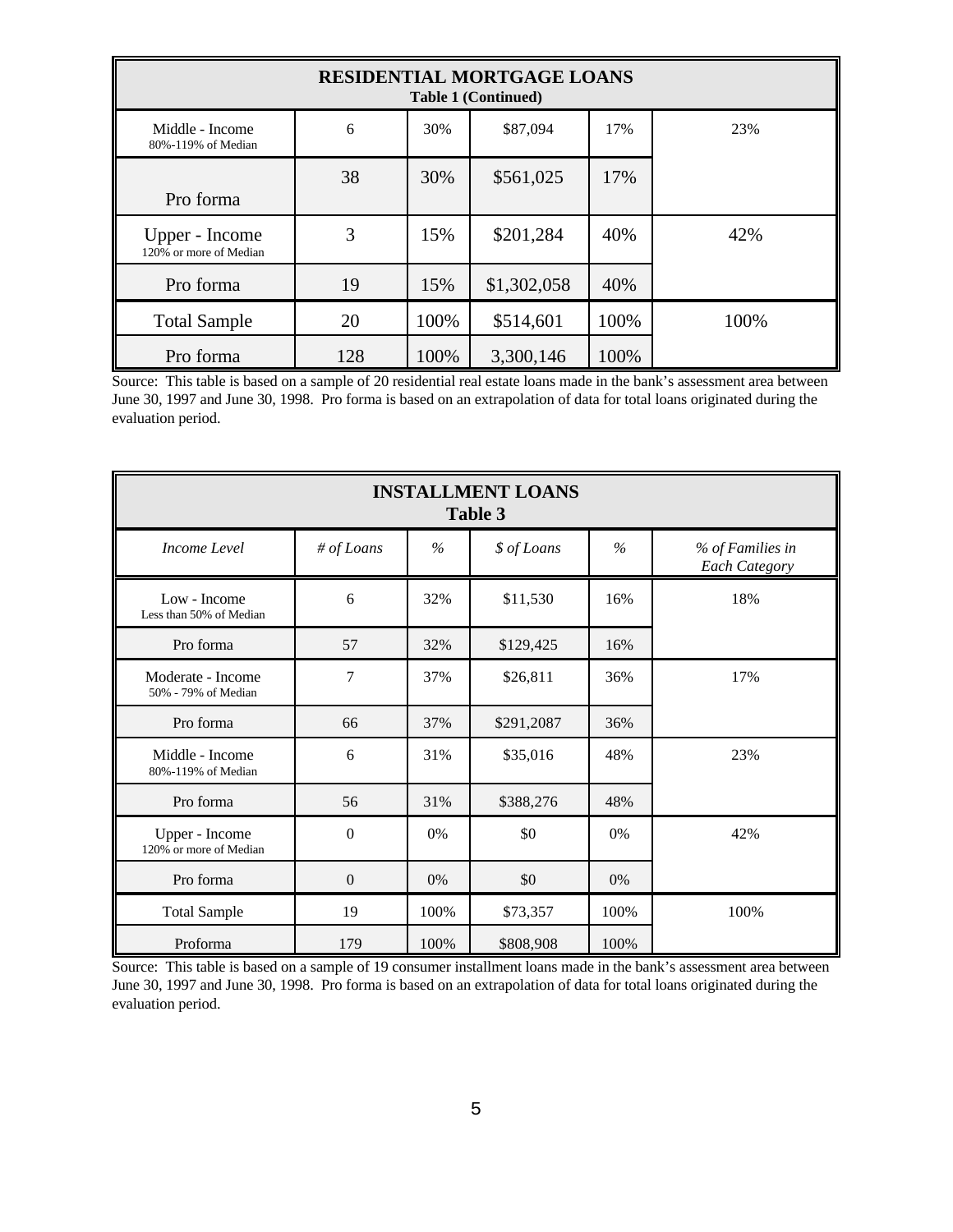## **Commercial Loan Analysis**

The bank's record of lending to businesses and small farms within the assessment area is good. The bank provides a significant level of small dollar loans to small businesses and farms. The bank originated commercial loans of \$1.090 million during the assessment period. Our sample indicates that all loans had origination amounts less than \$50 thousand; however, the discussion with the bank indicates that some loans over \$100 thousand have been originated. Also, of all the farm loans sampled, all but one, had origination amounts less than \$100 thousand. *Table 3* and *Table 4* provide detailed information.

| <b>COMMERCIAL LOANS</b><br><b>Table 4</b> |            |      |             |      |  |  |  |
|-------------------------------------------|------------|------|-------------|------|--|--|--|
| Loan Size                                 | # of Loans | $\%$ | \$ of Loans | %    |  |  |  |
| Less than $$50,000$                       | 20         | 100% | \$308,454   | 100% |  |  |  |
| Proforma                                  | 74         | 100% | \$1,090,000 | 100% |  |  |  |
| More than $$100,000$                      | 0          | 0%   | \$0         | 0%   |  |  |  |
| 100%<br>100%<br>\$308,454<br>Totals<br>20 |            |      |             |      |  |  |  |

Source: This table is based on a sample of 20 commercial loans made to businesses located inside the bank's assessment area between June 30, 1997 and June 30, 1998. Proforma is based on an extrapolation of data for loans originated during the evaluation period.

| <b>AGRICULTURAL LOANS</b><br>Table 5 |                |      |             |      |  |  |  |
|--------------------------------------|----------------|------|-------------|------|--|--|--|
| Loan Size                            | # of Loans     | $\%$ | \$ of Loans | $\%$ |  |  |  |
| Less than $$50,000$                  | 8              | 80%  | \$165,709   | 40%  |  |  |  |
| Pro forma                            | 32             | 80%  | \$492,769   | 40%  |  |  |  |
| $$50,000 - 100,000$                  | 1              | 10%  | \$96,928    | 23%  |  |  |  |
| Pro forma                            | 3              | 10%  | \$283,342   | 23%  |  |  |  |
| $$100,000 - 500,000$                 |                | 10%  | \$154,960   | 37%  |  |  |  |
| Pro forma                            | 3              | 10%  | \$455,811   | 37%  |  |  |  |
| More than \$500,000                  | $\overline{0}$ | 0%   | \$0         | 0%   |  |  |  |
| Pro forma                            | $\theta$       | 0%   | \$0         | 0%   |  |  |  |
| <b>Total Sample</b>                  | 10             | 100% | \$417,597   | 100% |  |  |  |
| Pro forma                            | 32             | 100% | \$1,231,922 | 100% |  |  |  |

Source: This table is based on a sample of 10 agricultural loans made to farmers located inside the bank's assessment area between June 30, 1997 and June 30, 1998. Pro forma is based on an extrapolation of data for loans originated during the evaluation period.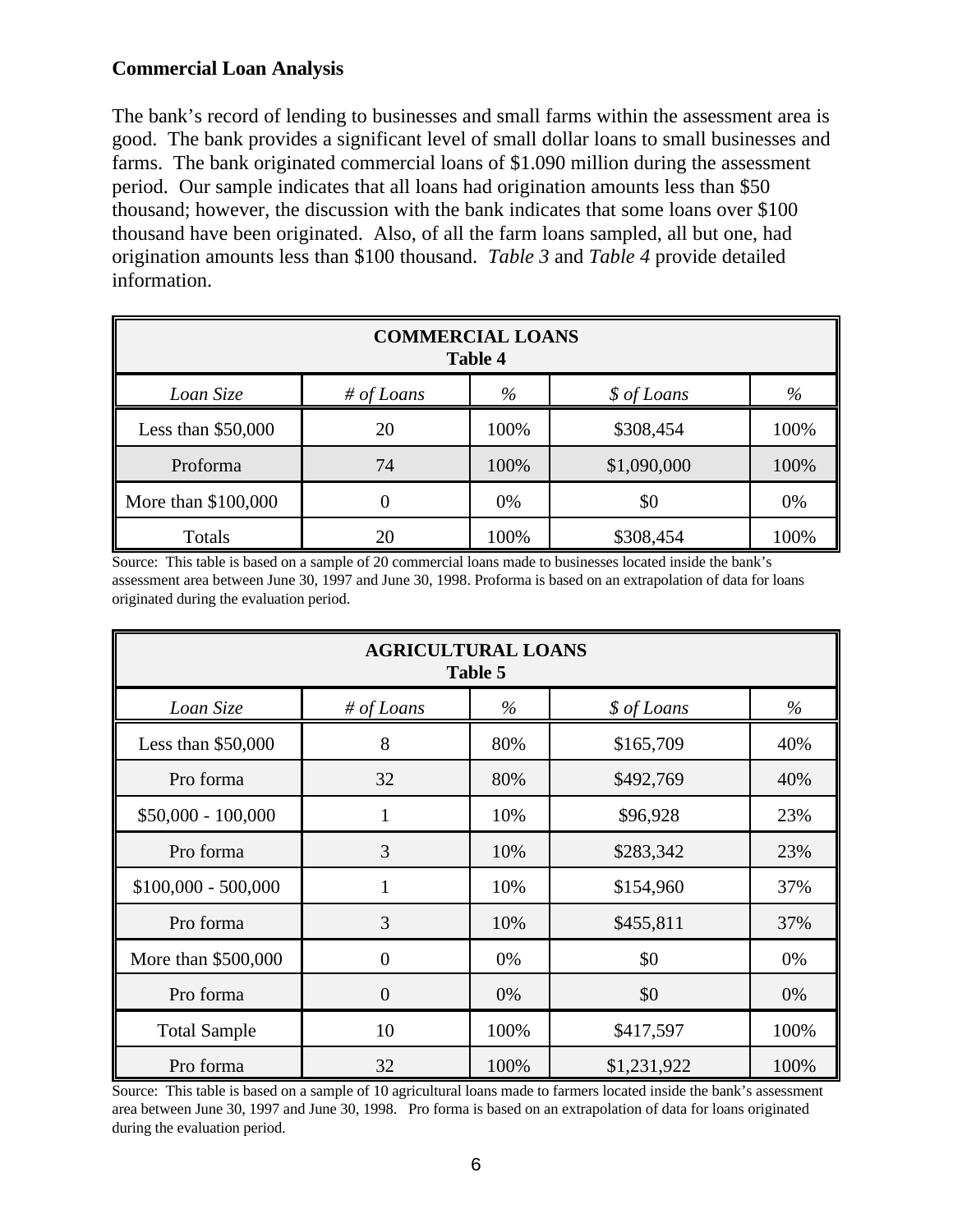## **LOAN-TO-DEPOSIT RATIO**

The First National Bank of Lerna's loan-to-deposit ratio is more than reasonable. During the assessment period, the bank's net loan-to-deposit ratio ranged from 73% to 86%, and averaged 82%. This average ratio is higher than the 60% average net loan-to-deposit ratio for banks with total assets of less than \$25 million located in the surrounding counties. No similar institution is located inside the designated assessment area.

## **LENDING IN THE ASSESSMENT AREA**

A substantial majority of loans originated are within the assessment area. An analysis, based on a sample of loans originated from June 30, 1997 through June 30, 1998, showed that 92% of the number of loans and 96% of the dollar amount of loans were made within the bank's assessment area. This demonstrates that the bank is doing a good job of making loans within its assessment area. The following table shows a more detailed breakdown.

| <b>LOAN PENETRATION ANALYSIS</b><br>Table 5 |             |                                                   |          |       |  |  |  |
|---------------------------------------------|-------------|---------------------------------------------------|----------|-------|--|--|--|
| Type of Loan                                |             | Within Assessment Area<br>Outside Assessment Area |          |       |  |  |  |
| <b>Residential Real</b>                     | \$514,601   | 96%                                               | \$24,000 | 4%    |  |  |  |
| Estate                                      | 20          | 95%                                               |          | 5%    |  |  |  |
| <b>Commercial Loans</b>                     | \$289,712   | 94%                                               | \$18,742 | 6%    |  |  |  |
|                                             | 20          | 87%                                               | 3        | 13%   |  |  |  |
| <b>Agricultural Loans</b>                   | \$417,597   | 100%                                              | \$0      | 0%    |  |  |  |
|                                             | 10          | 100%                                              | $\theta$ | $0\%$ |  |  |  |
| <b>Consumer Loans</b>                       | \$73,357    | 93%                                               | \$5,452  | 7%    |  |  |  |
|                                             | 20          | 87%                                               | 3        | 13%   |  |  |  |
| Total                                       | \$1,295,267 | 96%                                               | \$48,194 | 4%    |  |  |  |
|                                             | 69          | 92%                                               | 6        | 8%    |  |  |  |

This table is based off a sample of loans originated between June 30, 1997 and June 30, 1998.